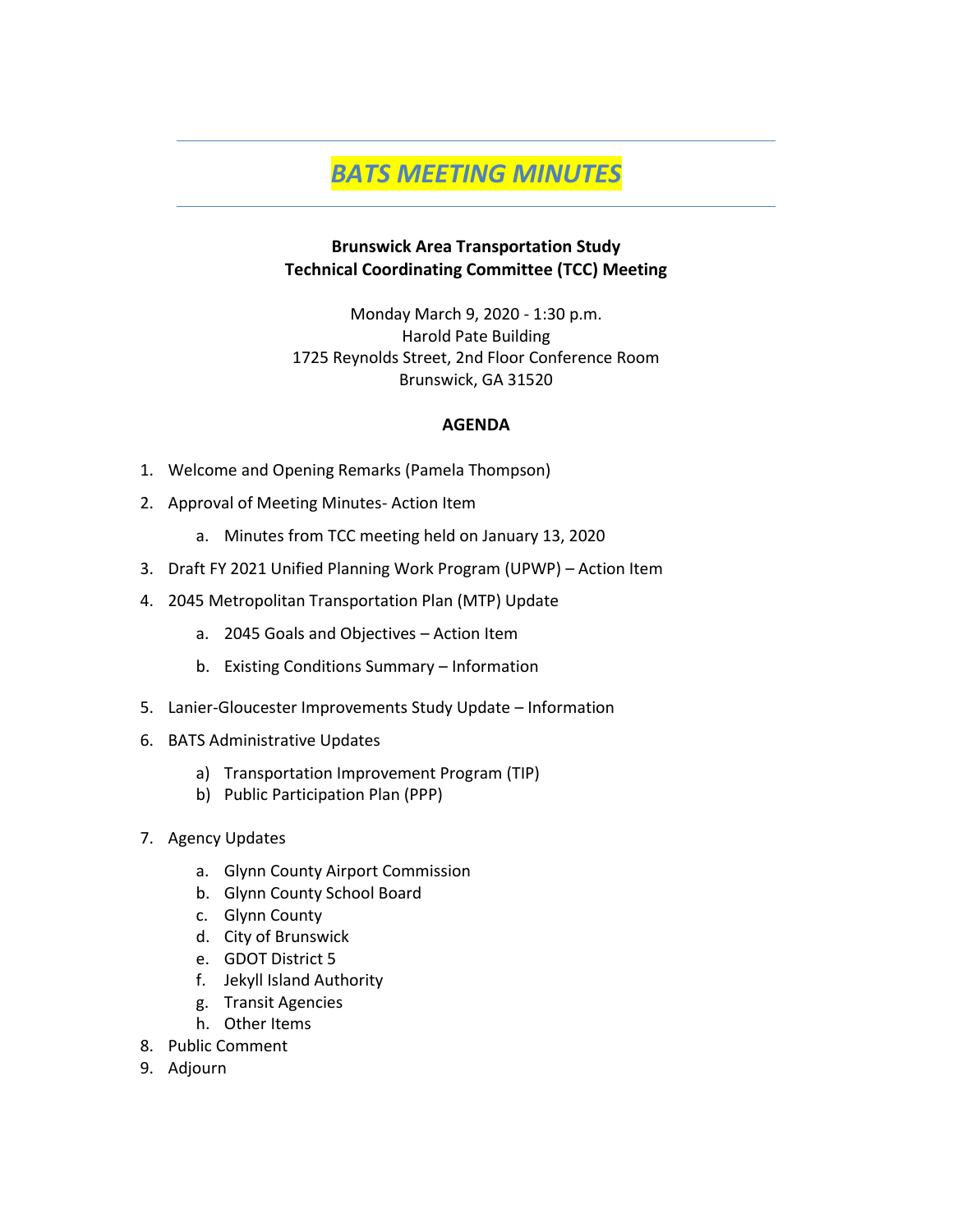### **Brunswick Area Transportation Study Technical Coordinating Committee Meeting Minutes**

Monday March 9, 2020 - 1:30 p.m. Harold Pate Building 1725 Reynolds Street, 2nd Floor Conference Room Brunswick, GA 31520

### **ATTENDEES**

#### Committee Members

Marty Simmons, Glynn County School Board of Education Bus System Representative Bob Nyers, Glynn County Geographic Information Systems Department Garrow Alberson, Brunswick City Engineer Maurice Postal, Glynn County Community Development (Proxy for Pamela Thompson) Paul Andrews, Glynn County Engineer Vernon Bessing, Manager, Glynn County Airport Commission Byron Cowart, GDOT Planning Representative David Dantzler, Coastal Regional Commission Tom McQueen, GDOT Planning Representative Stefanie Lief, Glynn County Community Development

#### Others

Julie Martin, Brunswick City Commission Russell Oliver, Coastal Regional Commission Michael Plagens, CDM Smith Consultant Cassius Edwards GDOT District 5 Representative Bill Marker, St. Simons Island

Teleconference Participants

Vishanya Forbes, Transportation Planner, RS&H Rachel Hatcher, Senior Planner, RS&H Justin Dammons, Transportation Planner, RS&H Ann-Marie Day, FHWA Adam Ivory, CDM Smith Consultant Sean Thomas, GDOT Planning Representative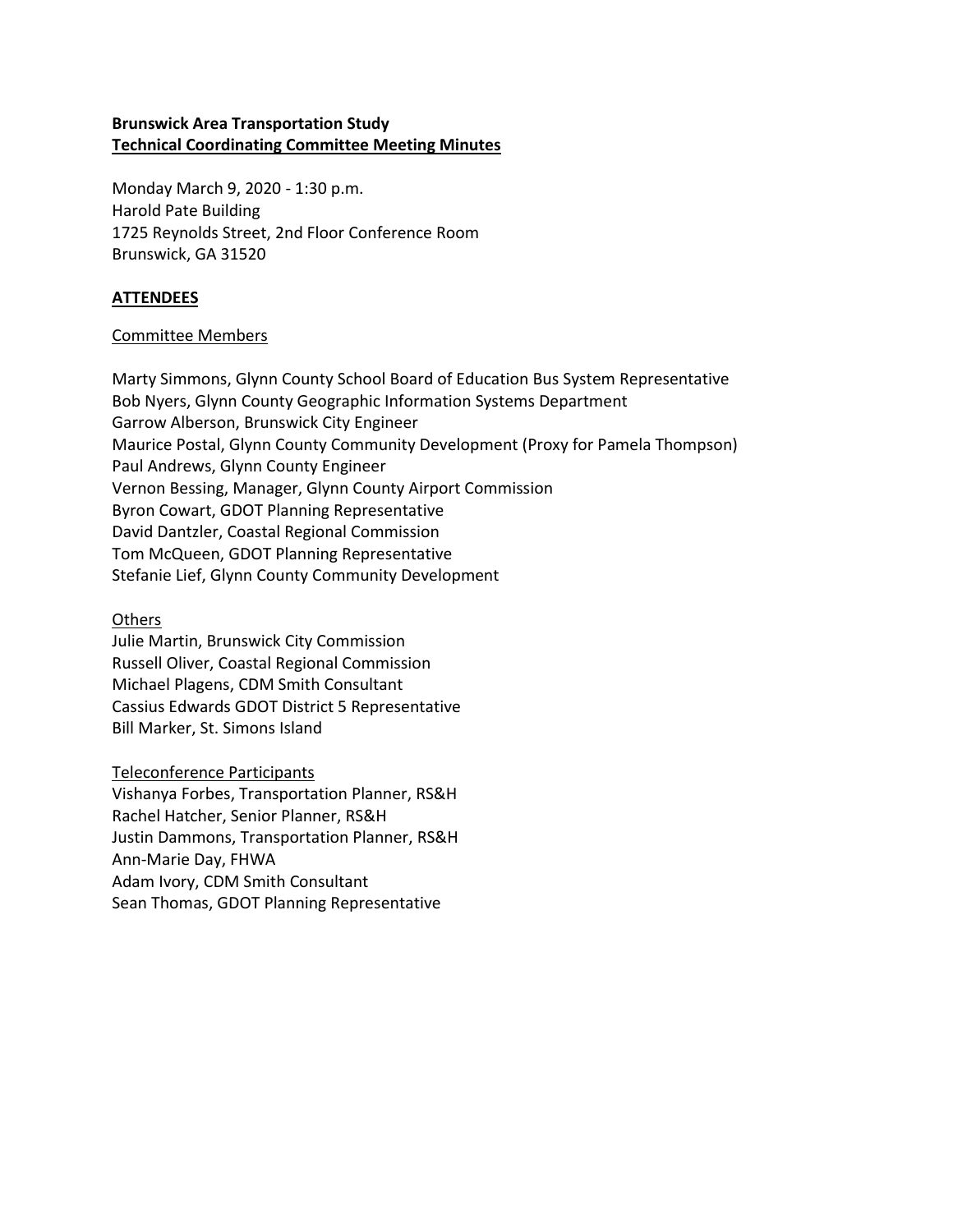### **1. Welcome and Introductions**

The meeting was called to order at approximately 1:30 pm by Mr. Maurice Postal, proxy for Pamela Thompson, Chairman of the BATS Technical Coordinating Committee. Mr. Postal gave the welcome and asked everyone to introduce themselves.

### **2. Approval of Minutes – Action Item**

Mr. Postal addressed this agenda item. He asked committee members to take a few minutes to review the meeting minutes and provide any comments or questions they had. He also stated that the minutes were emailed out prior to the meeting. There were no questions or comments. Mr. Postal then called for a motion to approve the minutes from the TCC meeting held on January 13, 2020. Mr. Andrews made a motion to approve the meeting minutes as presented. Mr. Cowart seconded the motion. The motion was passed unanimously.

# **3. Draft FY 2021 Unified Planning Work Program (UPWP) – Action Item**

Mrs. Hatcher spoke on this agenda item. She reminded the committee that the Technical Coordinating Committee took action on December 9, 2019 to recommend to the Policy Committee to release the draft FY 2021 UPWP for agency review and a 30-day public comment period. She stated that the comment period ended January 8, 2020, and comments received from oversight agencies have been incorporated into a comment log and into the final draft of the FY 2021 UPWP. Mrs. Hatcher further explained the comments received from FHWA and GDOT and highlighted their location in the updated draft FY 2021 UPWP.

Mrs. Hatcher reminded the committee of the Schedule of Activities for the FY 2021 UPWP and the current status. She then stated that the next steps for the TCC, was to make recommendations to the Policy Committee to adopt the draft FY 2021 UPWP.

Mr. Postal called for a motion for the TCC to recommend to the Policy Committee approve the BATS FY 2021 Unified Planning Work Program. Mr. Alberson made a motion. The motion was seconded by Mr. Bessing. The motion was passed unanimously.

# **4. 2045 Metropolitan Transportation Plan (MTP) Update**

# **a. 2045 Goals and Objectives – Action Item**

Mrs. Hatcher spoke briefly on this agenda item. She stated that there was an action item for the 2045 Goals & Objectives, as well as information on the Existing Conditions and Public Survey Results Summary. She then handed the presentation over to Mr. Plagens, project manager from consultant team working on the BATS 2045 MTP update.

Mr. Plagens stated that all the information from this presentation will be available on the BATS website. He reminded the committee that there were two rounds of public meetings held, in St. Simons Island and in the City of Brunswick and that were well attended. He stated that the initiative to update the goals and objectives of the 2045 MTP began in October 2019. He added that the process included four steps: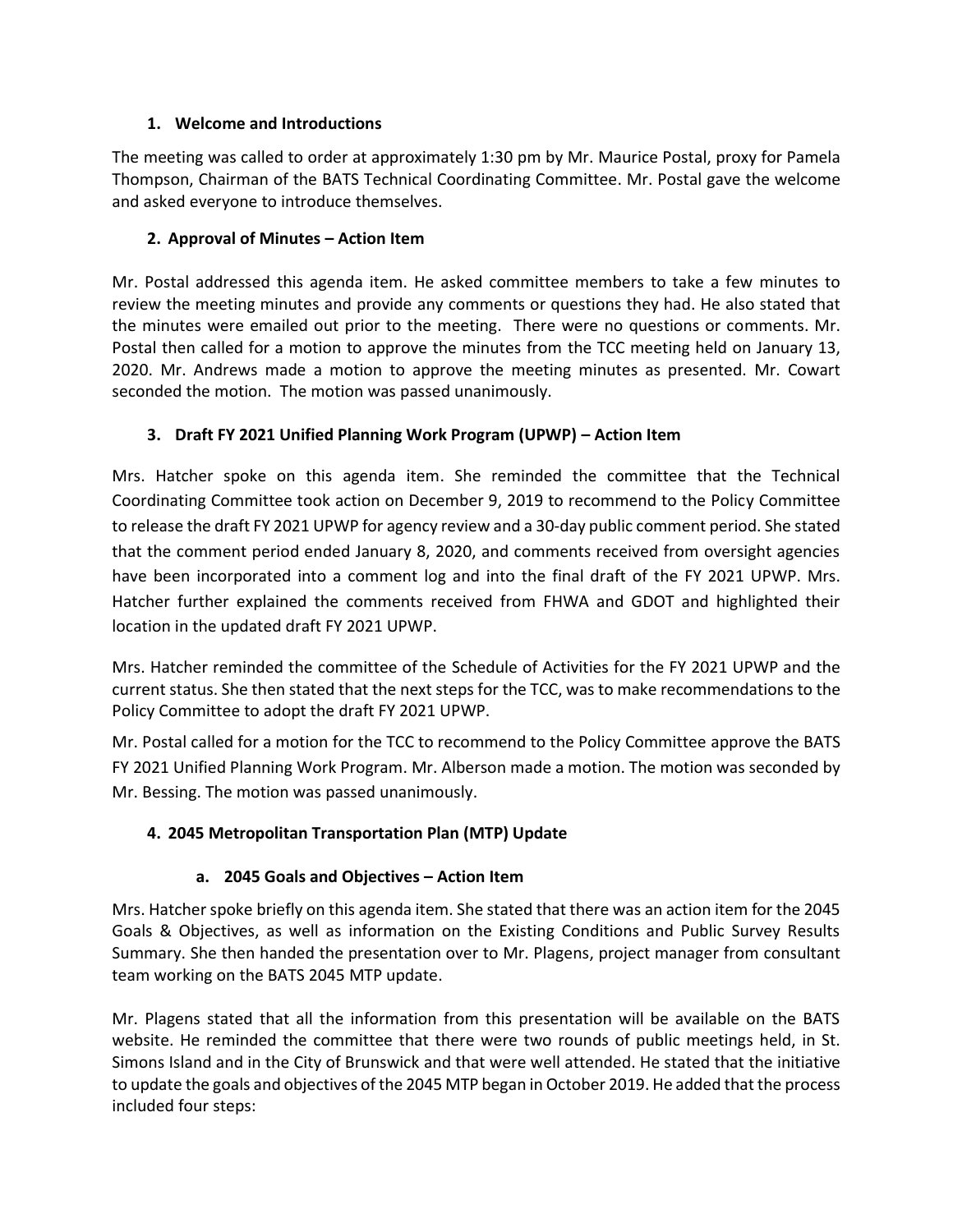- Review of the 2040 Goals
- Incorporate Federal Guidance
- Conduct outreach to the public for additional input
- Present modified Goals and Objectives back to the Policy Committee for approval

Mr. Plagens explained each step of the updating process in detail. Mr. Nyers asked if the comments received on the resiliency of the projects were from residents on St. Simons Island. Mr. Plagens replied that stating they were and explained their concerns regarding the environment.

Ms. Martin added that the residents wanted BATS staff and CDM Smith to be more proactive when it came to the environmental concerns, and Mr. Plagens agreed. Mr. Plagens opened the floor up for additional questions and comments. There were no further questions.

Mr. Postal then called for a motion to recommend to the Policy Committee adoption of the 2045 MTP Goals and Objectives. Mr. Andrews made a motion. Mr. Nyers seconded the motion. The motion was passed unanimously.

# **b. Existing Conditions Summary – Information**

Mr. Plagens spoke on this agenda item. He stated the purpose of incorporating Environmental Justice into the 2045 BATS MTP Update. He explained the demographics of the BATS region, including information about density, minority population, income and poverty, vehicle ownership, and travel to work time. He explained there was a special effort made to reach low-income and minority groups within the BATS region, with roughly 17% of residents living in poverty. Mr. Nyers asked how the statistics were gathered for this summary. Mr. Plagens replied that they were compiled through the 2018 American Community Survey 1-year estimates. Mr. Nyers then asked if that was done by the US Census, and Mr. Plagens replied that they were.

Mr. Plagens stated that the winter survey was open for 65 days and consisted of 18 multiple choice questions. He explained the questions on the survey asked respondents about mobility issues, place of residence, their work, preference on mode of transportation, and evacuation routes. Mr. Plagens opened the floor up for additional questions and comments. There were no further questions.

# **5. Lanier-Gloucester Improvement Study Update - Information**

Mrs. Hatcher spoke on this agenda item. She stated that information from the study was presented by Pond & Company to the Policy Committee on February 10, 2020. She added that Pond & Company made some recommendations, including restriping parts of the study area, and shrinking the median to allow new lane configuration. She then differed to Mr. Alberson for additional updates.

Mr. Alberson stated that the City was still waiting on the final report from Pond & Company. He explained the recommendations made, including work on SR 25/Glynn Ave, Lanier Blvd, Frontage Rd, and a pedestrian crossing.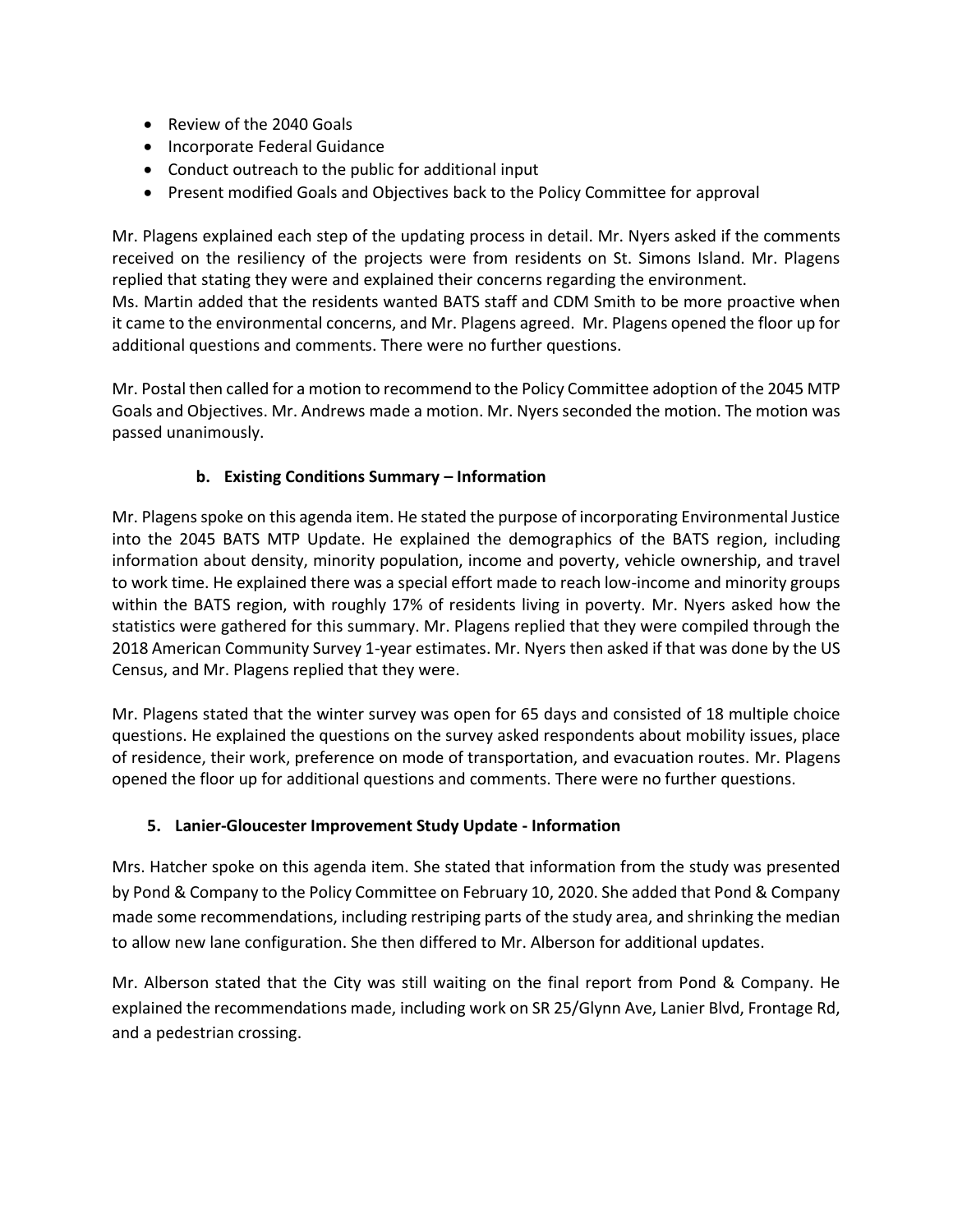Ms. Martin asked for clarification regarding stop lanes and striping on Gloucester St. Mr. Alberson responded that with the left leg of Lanier is being closed, there will be an alignment in the center of Gloucester.

Mr. Simmons asked about the median on Gloucester at Lanier in the first concept sketch, and what was going to be done to accommodate the large vehicles on that intersection making left or right turns. Mr. Alberson replied that vehicles will still be able to make a turn onto or off Lanier. Mr. Simmons then asked if there will still be two-way traffic at Lanier, and Mr. Alberson responded that traffic will still be able to flow in perpendicular to Gloucester.

Mr. Simmons asked if it was a painted median or a concrete median coming from Highway 17 turning onto Gloucester near the existing gas station. Mr. Alberson stated that everything east of Lanier Blvd. is painted.

Ms. Martin asked about the timeline for restriping and painting on Gloucester specifically with the center turn lane reducing the roadway to one lane of traffic going each way, going west. Mr. Alberson stated that it will be done as a part of GDOT's restriping projects. Ms. Martin then asked for clarification for the width of the bike lanes on Gloucester. Mr. Alberson responded with the widths for each section of the bike lane as well as the ending portion of the bike lanes. Discussion continued about the bike lanes on Gloucester St.

Mr. Nyers asked if the restriping being done on GDOT's resurfacing project was a part of the Lanier Gloucester improvement project. Mr. Alberson stated that the restriping was planned before this intersection improvement project. He then asked if there were any more questions. There no further questions or comments.

# **6. BATS Administrative Updates**

# **a. Transportation Improvement Program (TIP)**

Mrs. Hatcher provided the committee with the administrative updates. She stated that BATS staff received a request to make two administrative modifications to the BATS FY 2018-2021 TIP from GDOT's Office of Planning on March 3, 2020. She explained that the first administrative modification was to the amount of total funding towards the right-of-way acquisition for PI 0013745 (SR 25 Spur East at Mackay River). She stated that the second modification requested was for the year of funding for the right-of-way acquisition of PI 0013993 (SR 32 at Little Buffalo Creek). She added that these administrative modifications have been added to the TIP and are available on the BATS website.

# **b. Public Participation Plan (PPP)**

Mrs. Hatcher presented on this agenda item. She mentioned that the Policy Committee took action on February 10, 2020 to release the BATS PPP for a 45-day comment period. She stated that a public advertisement was posted in the Brunswick News on February 19, 2020, and hard copies were made available at multiple locations throughout Glynn County. She added that BATS staff created a flyer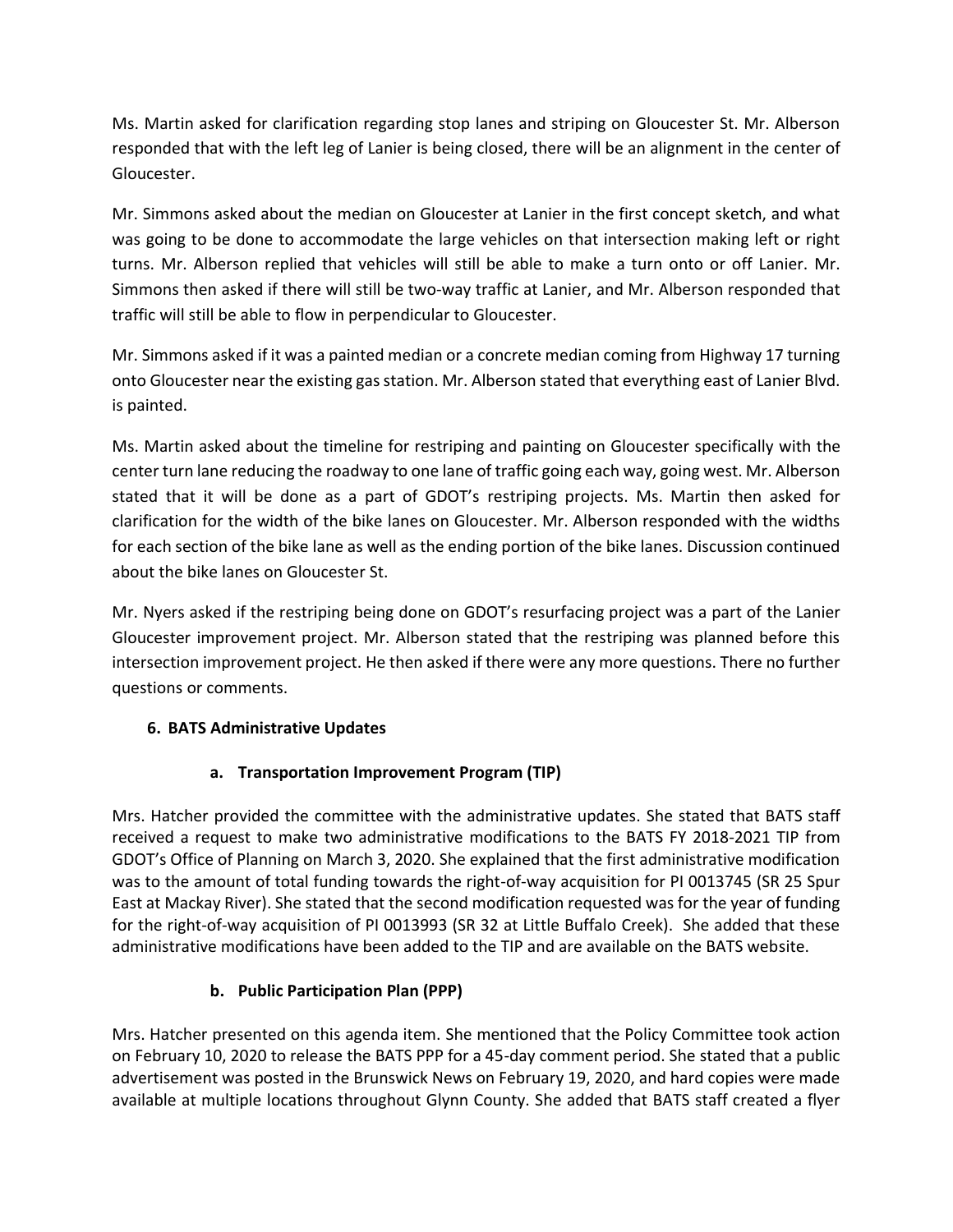that was posted to the MPO website and circulated via email to committee members to share with their constituencies. She stated that the public comment period will end on March 26, 2020.

# **7. Agency Updates**

# **a. Glynn County Airport Commission**

There were no Airport Commission updates.

# **b. Update on School Board Projects**

Mr. Marty Simmons provided updates on School Board projects. He stated that there were no updates available since the last meeting.

# **c. Glynn County**

Mr. Andrews provide updates on County projects. He told the committee that a project update sheet was provided t as a part of their meeting packet. He then proceeded to briefly highlight ongoing projects.

There were no questions/ discussions on the County projects.

# **d. Update on City Projects**

Mr. Alberson provided an update on City of Brunswick projects. He stated that:

- L Street project was moving along, with anticipated completion of Phase 1 in April.
- The Magnolia Park project Rebuilding Roadways is in the process of getting under contract.
- The MLK St. Trail Project from French St. going south is getting its GDOT permit finalized.
- The Boardwalk Trail has had design funding approved.

Ms. Martin asked for clarification regarding the timeline towards completion of the Boardwalk Trail project. Mr. Alberson estimated that it would be completed in five or six years, at the minimum.

Discussion ensued about the Boardwalk Trail project.

# **e. Update on GDOT Projects**

Mr. Cowart provided brief updates on GDOT District 5 projects that were listed on the GDOT Project Sheet.

There were no questions/comments on GDOT project updates.

# **f. Jekyll Island Authority**

There were no Jekyll Island Authority representatives present at the meeting.

# **g. Transit Agencies**

There were no transit updates presented at this meeting.